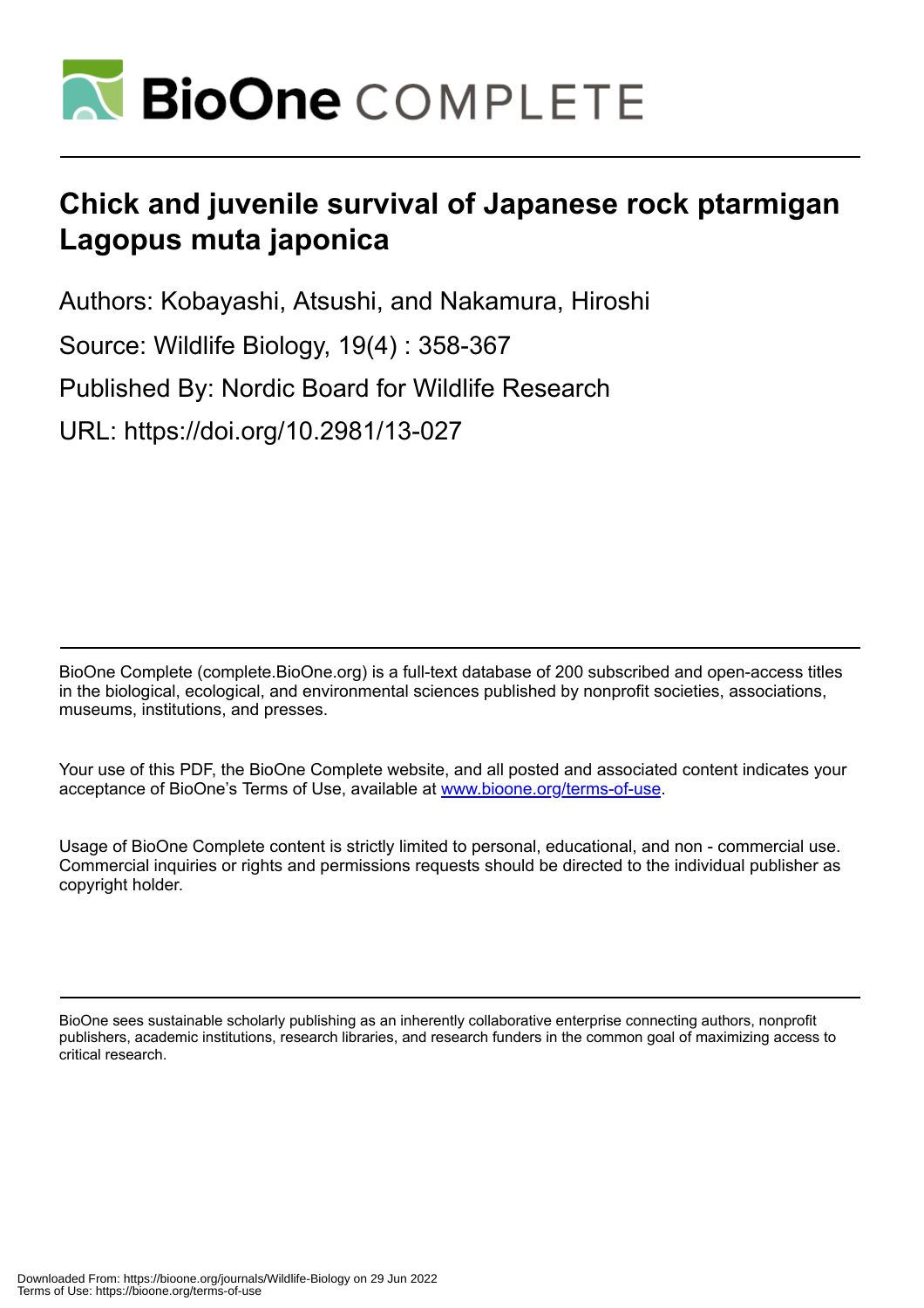## Chick and juvenile survival of Japanese rock ptarmigan Lagopus muta japonica

#### Atsushi Kobayashi & Hiroshi Nakamura

We estimated clutch size, hatching success, chick survival before independence from hens and juvenile survival after independence in Japanese rock ptarmigan Lagopus muta japonica during 2006-2012 on Mt. Norikura, Honshu, Japan. The tame behaviour of this subspecies provided us a unique opportunity to observe them at a close range throughout the period from hatching to adulthood. The average clutch size was 5.7  $\pm$  0.1 ( $\pm$  SE). We estimated the average hatching success to be  $0.602 \pm 0.880$ , the average nest hatching success to be  $0.733 \pm 1.071$ , the average hatchability of successful nests to be  $0.907 \pm 0.017$  and average female survival during June, as an indicator of their survival during laying and the incubation periods, to be  $0.905 \pm 0.055$ . We attributed all egg losses to predation by carnivores. Clutch size, nest success, hatchability and female survival during June did not vary among years. Chick survival decreased sharply during the first four weeks of the brooding season. The average annual chick survival until independence was  $0.278 \pm 0.097$ , but it varied from 0.096  $\pm$  0.051 to 0.639  $\pm$  0.084. Survival of juveniles after independence was higher than for chicks before independence. Average over-winter survival of juveniles was larger and was  $0.902 \pm 0.015$ . We estimated the average reproductive success of Japanese rock ptarmigan from egg-laying to one year old to be  $0.586 \pm 0.883$  birds/breeding female. Weather conditions, especially rainfall, during the first two weeks of the brooding season appeared to negatively affect chick survival.

Key words: chick survival, clutch size, hatching success, Japanese rock ptarmigan, juvenile survival, Lagopus muta japonica, management, total reproductive success

Atsushi Kobayashi, Department of Biology, Toho University, Miyama 2-2-1, Funabashi 274-8510, Japan - e-mail: a.kobayashi0820@gmail.com Hiroshi Nakamura, Faculty of Education, Shinshu University, Nishi Nagano, Nagano 380-8544, Japan - e-mail: hnakamu@shinshu-u.ac.jp

Corresponding author: Atsushi Kobayashi

Received 4 February 2013, accepted 10 July 2013

#### Associate Editor: R.J. Gutiérrez

The rock ptarmigan *Lagopus muta* has a large distribution within which the species is found in two primary environments, arctic and subarctic areas above  $60^{\circ}$ N, and in alpine areas in North America, Europe and Japan (Johnsgard 1983). Because rock ptarmigans are adapted to extreme environmental conditions, they are considered to be a sentinel species for evaluating species' responses to environmental change (Martin & Wiebe 2004, Sandercock et al. 2005). Although the rock ptarmigan is not globally threatened, southern populations of small sizes and geographically isolated may be at conservation risk (Storch 2000).

The Japanese rock ptarmigan L. m. japonica is the southernmost subspecies of rock ptarmigan and occurs on the island of Honshu in central Japan (Nakamura 2007). They have been declining for  $> 30$ years because of increasing predation, habitat loss and impacts from tourism development (Haneda et al. 1985, Nakamura 2007). Climate change may pose a threat in the future as it does for other alpine populations (Storch 2000, Nakamura 2007).

Because Japanese rock ptarmigan have no fear of humans, we were able to observe and count birds at a close range (Nakamura 2010). Despite this relatively unique situation, very few demographic studies of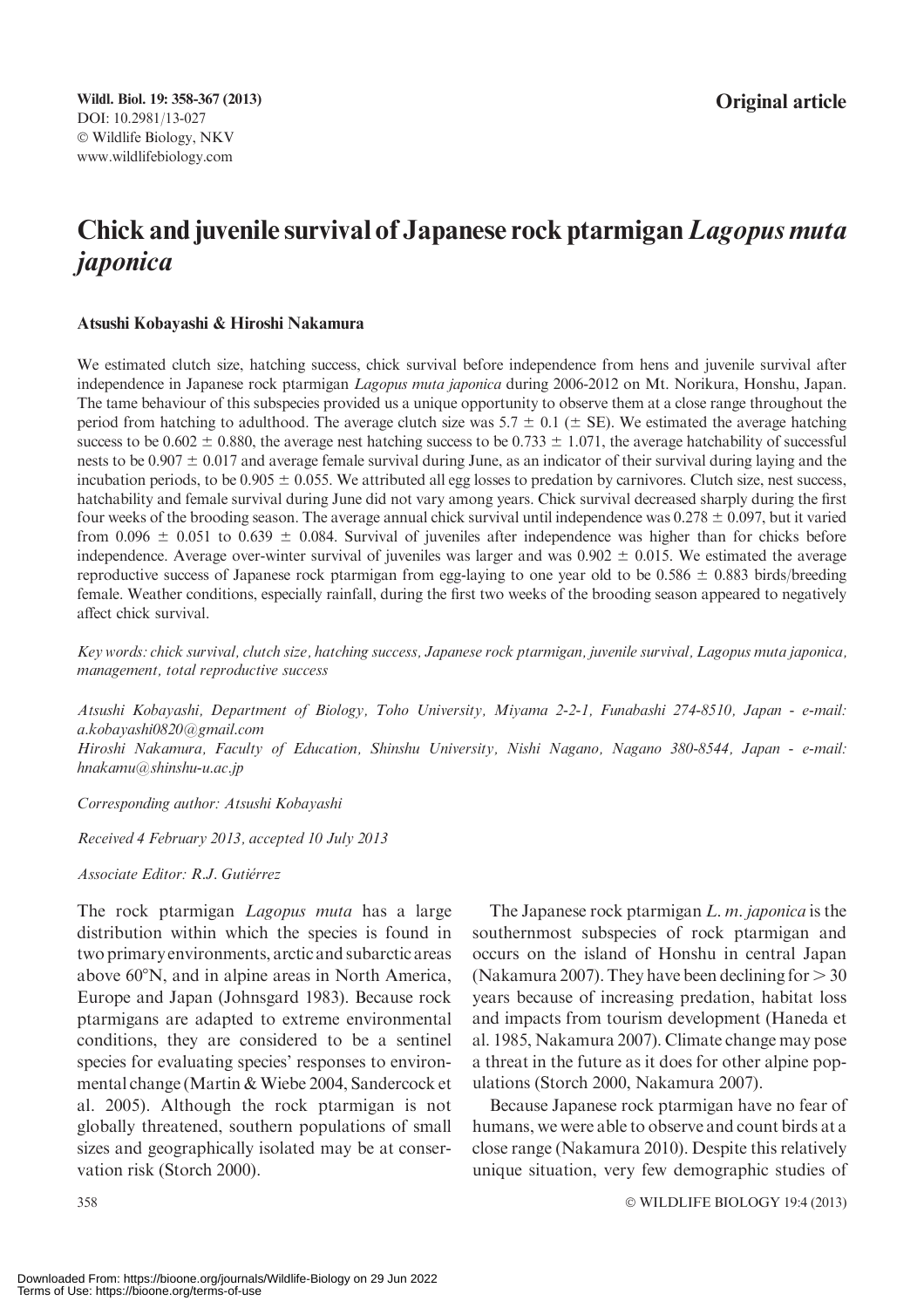this subspecies have been conducted. Nevertheless, such information is necessary for conservation planning of this declining subspecies. Therefore, we studied annual variation of reproductive success and the ecological factors related to survival of Japanese rock ptarmigan to close this gap of knowledge.

#### Material and methods

#### Study area

We conducted our study during 2006-2012 on Mt. Norikura (36°06'N, 137°32'E) within the Chubu-Sangaku National park, which is located in the center of the distribution of the Japanese rock ptarmigan. Our study area was  $14 \text{ km}^2$  with elevations ranging from 2,600 to 3,026 m a.s.l.. There were five cover types in our study area: 1) shrub dominated by creeping pine Pinus pumila, 2) dwarf shrub dominated by alpine azalea Loiseleuria procumbens, Arcterica nana and black crowberry Empetrum nigrum var. japonicum, 3) snow-patch vegetation characterised by aleutian mountainheath Phyllodoce aleutica, aleutian avens Sieversia pentapetala and Potentilla matsumurae, 4) alpine meadows and 5) rock outcrops (Miyawaki et al. 1969, Kobayashi & Nakamura 2011). Our study area is isolated from other alpine habitats. The ptarmigan populations nearest to our study population were about 25 and 21 km away. As we never observed marked birds on Mt. Norikura on other alpine areas, we believe that our study population was demographically closed (Nakamura et al. 2003, Nakamura 2007).

#### Field methods

We monitored ptarmigan by colour marking individuals on Mt. Norikura beginning in 2001. However, here we report detailed observations which we conducted throughout the breeding season (April-November) during 2006-2012. We captured unmarked birds by using a noose pole (Zwickel & Bendell 1967). We waited until chicks weighed  $\geq 300$ g before capturing them in early September. We marked each bird with a unique combination of twocoloured plastic rings on each leg and a numbered aluminum band. Once captured, we recorded weight, sex and age of the birds. We distinguished sexes by differences in plumage (Nakamura 2007). If we could not distinguish sex of chicks, we classified them as unknown; we changed this classification later on when we observed them at an older age.We classified

© WILDLIFE BIOLOGY 19:4 (2013) 359

grouse as chicks, juveniles or adults. We classified all dependent birds as chicks, independent juveniles from brood breakup until one year old and all others as adults. We distinguished ages of adults and juveniles based on pigmentation patterns of primaries 9 and 10 (Weeden & Watson 1967).

We walked our study area in a manner such that we covered the whole area searching for marked and unmarked birds during April-November. It took several days to search the whole area for complete coverage. When we found marked individuals, we recorded their exact location using a Global Positioning System, vegetation at the site, flock size and sex of individuals. We identified colour bands using binoculars or direct observation if birds were within three metres. During our study, birds moved between breeding and wintering areas, but we surveyed them only on their breeding areas during April-November. We estimated the size of the territories of all of the mated males and females, and the location of their territories, each year in May and June. Throughout the breeding seasons in 2006-2012,  $> 90\%$  of breeding grouse in each year were marked birds (H. Nakamura & A. Kobayashi, unpubl. data).

Nests were found mainly when females were incubating eggs because finding nests when females were laying was difficult as females covered their eggs with needles, moss or other vegetation after leaving their clutch to feed. So we found nests by finding feeding females during incubation and then following them back to their nest. We distinguished incubating females from non-incubating females by observing their feeding rate. If the number of peck times was  $> 100$ /minute, we judged them to be incubating, because feeding rate is much faster when females must return to nests than when they do not (Omachi Alpine Museum 1992, Nakamura 2006). Once we found a nest, we counted the eggs and marked the nest by placing a dead 1-m tall branch near the nest. We visited nests 1-2 times/week. Nests were considered successful if at least one egg hatched. We also considered the nest successful if we found chicks with the hen that laid the clutch, or if we found piped eggshells that were divided into two parts in the nest cup. We also recorded the number of unhatched eggs that remained in the nest cup. We classified a nest as predated if all eggs were gone or there were broken eggshells around the nest. If the entire clutch was gone, we assigned the predation to red fox Vulpes vulpes or marten *Martes melampus*, but if there were broken eggshells with holes in them, we assigned the predation to ermine Mustela erminea.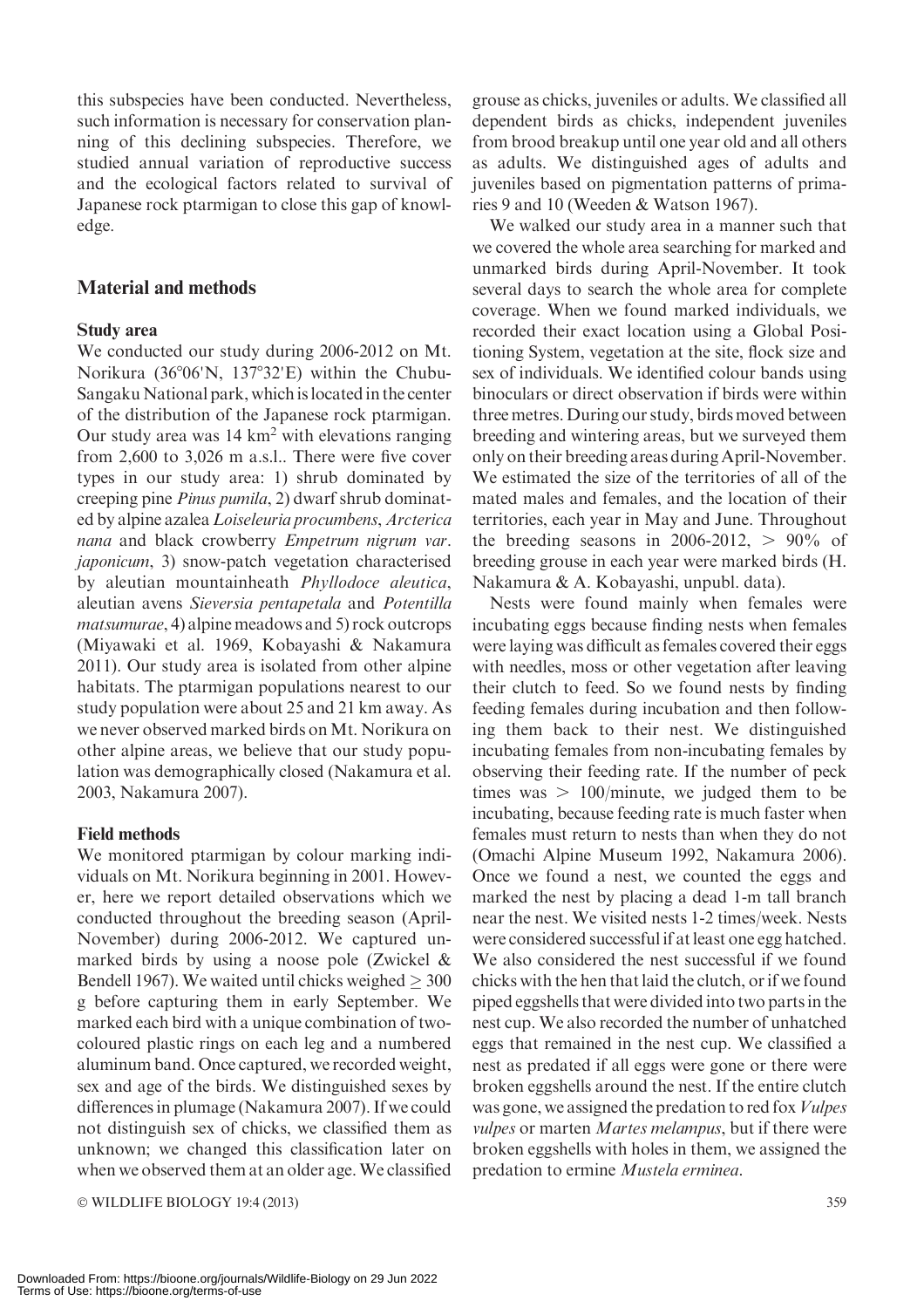We counted chicks within broods every week until late September when broods broke up. However, on a few occasions, we were unable to conduct weekly counts because of inclement weather or other factors. Thus, we recorded the number of chicks with specific hens multiple times during the brooding season. When we found a brood, we approached it slowly and counted the number of individuals multiple times to derive the 'exact' number of chicks with each marked female.

#### Estimation of demographic parameters

We estimated annual clutch size, median date of hatching, hatching success, weekly chick survival and juvenile survival until one year old. Clutch size, hatching success and juvenile survival was estimated during 2006-2012, but chick survival was estimated only during 2008-2012 because of insufficient encounter data before 2008.

We estimated clutch size at onset of incubation. We estimated median hatching date in each year from the nests of known actual hatching date and estimated the others from the size of chicks in broods accompanying hens. We estimated hatching success based on three factors: nest success, hatchability and survival of females during June as an indicator of survival during the laying and incubation periods. We used the Mayfield method to estimate nest success in Program MARK version 3.1 (White & Burnham 1999). We estimated nest success only during the incubation period, because our method of nest detection could not estimate it accurately during the laying period. The incubation period of Japanese rock ptarmigan has been reported to be 22 days (Omachi Alpine Museum 1992). We estimated the incubation stage when we found the nest by estimating the date of initiation of incubation. We estimated nest success during the incubation period by raising the daily survival rate to the 22th power. We estimated hatchability as the proportion of eggs hatched successfully/clutch. This proportion was estimated only for successful nests. We estimated female survival during June from marked females confirmed alive in May and in subsequent monthly encounter data. To estimate the apparent survival rate, we analysed mark-recapture data using the Cormack-Jolly-Seber model in Program MARK. This model consisted of two parameters: the probability of surviving the interval  $(\varphi)$  and the probability of reencounter (p). We structured our encounter history as detected by resighting (1) or not detected (0) by resighting. We created a global model

of mark-recapture data as  $\varphi$  and p were dependent on season and year. We then estimated hatching success as nest success x hatchability x survival of female during June.

We estimated weekly chick survival throughout the brooding season. We defined the start of weekly periods as the first day we observed chicks in each year. We could not identify individual chicks, but we could estimate the number of chicks with each marked female each week. Thus, we created a weekly encounter history for each chick by assuming its association with marked females. Thus, if the number of chicks with specific females diminished from occasion (t) to occasion  $(t+1)$ , the lower number of chicks justified classifying them as dead between each occasion. If chicks disappeared within an observation occasion (t), we included them as dead during that encounter occasion (t). We used the Burnham model in Program MARK to estimate chick survival (Burnham 1993). In this model, the fate of the individual is governed by four probabilities: 1) the probability of surviving the interval (S), 2) the probability of being found dead and reported ('justified' dead in our study; r), 3) the probability of fidelity to the sampling region (F) and 4) the probability of reencounter, conditional on being alive and in the sampling region (p). Because some years had different encounter occasions, we analysed each year separately. We fixed F to 1.0, because we surveyed our entire alpine area, and females with broods did not move far from their territories and feeding areas around the territories during the brooding season (H. Nakamura & A. Kobayashi, unpubl. data). We created a global model as survival rate (S), reencounter probability (p) and recovery probability (r) dependent for week (t), and site fidelity (F) was fixed to 1.0. If the model, which included p or r depending on week, was selected as the best model, we then calculated their average value.

Once we could no longer determine juvenile survival under the above model (i.e. after brood breakup), we used another model to estimate juvenile survival. We defined juvenile survival as the probability that juvenile ptarmigan survived from October, just after brood breakup, to one year of age in July of the following year. We used the Cormack-Jolly-Seber model because we believed that our study population was demographically closed (see section Study area). The encounter history consisted of three scenarios: 1) between brood breakup and migration to wintering areas (primarily during October), 2)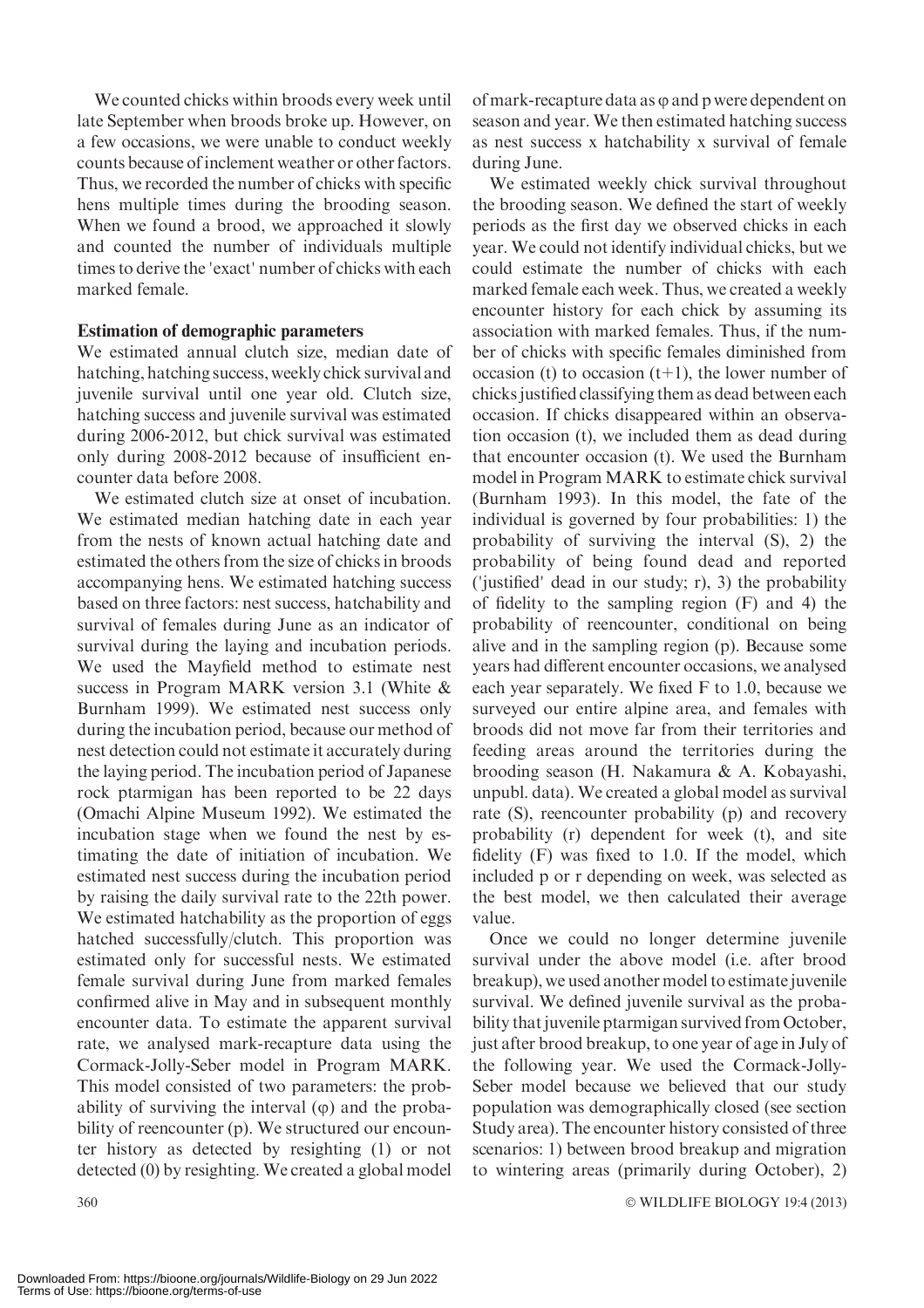winter season (November-April) and 3) the first breeding season until one year of age (May-June). In this analysis, because we had the same encounter occasions each year, we pooled all individuals. We created a global model of mark recapture data as  $\varphi$ and p were dependent for season (t) and year (y).

We defined the total reproductive success as the number of birds that survived until one year of age/ breeding female, which we estimated from multiplying clutch size, hatching success, annual chick survival and annual juvenile survival. To estimate average total reproductive success, we used the average value of each parameter, but we only estimated annual total reproductive success during 2008-2011 because there was a lack of chick survival in 2006 and 2007, and therefore these years were not included in the encounter data in 2013 to estimate juvenile survival in 2012.

We used the Akaike's Information Criterion corrected for small sample  $(AIC<sub>c</sub>)$  to rank models (Anderson & Burnham 1999). We considered the model with the lowest  $AIC<sub>c</sub>$  to be our best model, and we used the difference in  $AIC_c$  between best model and the other models  $(\Delta AIC_c)$  to evaluate the relative support of each model. We followed Burnham & Anderson's (2002) advice when drawing inference about models, where models  $\leq 2 \triangle AIC_c$  units of the top model were considered competing models and indicated strong support for a given model. We also calculated the Akaike weights for each model. These weights were summed to 1.0 and can be interpreted as the weight of evidence in favour of each model (Burnham & Anderson 2002). We analysed the daily survival rate of nests and female survival during June using *post hoc* comparisons of survival in Program Contrast (Hines & Sauer 1989). We also analysed annual difference in clutch size and hatchability. We analysed clutch size and hatchability using program R version 2.15.0, and tested it using Tukey's test and a contingency test, respectively.

#### Meteorological data

We conducted a Pearson correlation to assess the relationship between chick survival and specific weather variables (mean temperature during daylight, rainfall and a weather condition index). These data were recorded by the Institute for Cosmic Ray Research, University of Tokyo, located at an elevation of 2,770 m a.s.l. in our study area. We estimated the temperature during daylight as an average from recordings taken at the 06:00, 09:00, 12:00, 15:00 and 18:00. We recorded rainfall as the amount of rain in mm falling during each 24-hour period. Our weather condition index was the average of three visual recordings each day. We created a visual score of weather as follows: clear (0 point), cloudy (1 point), misty (2 points) and rainy (3 points). We conducted correlation between weekly chick survival rate estimated in the above-mentioned model and each weekly meteorological value. As our estimation of chick survival covered only five years (2008-2012), we conducted the correlation from the data pooled for every two weeks from hatching.

#### **Results**

#### Clutch size and hatching success

We found 72 nests which were all placed under creeping pine (Table 1). We found five nests during the laying period and 67 after that incubation had started. The clutch size varied from two to eight, and the mean clutch size for the seven years was  $5.7 \pm 0.1$ 

Table 1. Annual variation in clutch size (mean  $\pm$  SE) and hatching success (estimate  $\pm$  SE) of the rock ptarmigan on Mt. Norikura, Honshu, Japan, with sample size (N) given in parenthesis.

| Year  | Cluth<br>size      | Median<br>hatching date  | Daily<br>survival rate | <b>Nest</b><br>success | Female survival<br>during June           | Hatchability           | Hatching<br>success |
|-------|--------------------|--------------------------|------------------------|------------------------|------------------------------------------|------------------------|---------------------|
| 2006  | $6.3 \pm 0.3$ (12) | 7/6                      | $0.989 \pm 0.009(11)$  |                        | $0.785 \pm 2.746$ $0.952 \pm 0.149$ (21) | $0.862 \pm 0.045(58)$  | $0.644 \pm 2.256$   |
| 2007  | $5.8 \pm 0.2$ (11) | 7/14                     | $0.983 \pm 0.011(11)$  | $0.693 \pm 2.643$      | $0.832 \pm 0.135(51)$                    | $0.830 \pm 0.058(42)$  | $0.479 \pm 1.827$   |
| 2008  | $5.6 \pm 0.4$ (12) | 7/12                     | $0.986 \pm 0.010(12)$  | $0.735 \pm 2.690$      | $0.921 \pm 0.110(51)$                    | $0.980 \pm 0.019(56)$  | $0.663 \pm 2.429$   |
| 2009  | $5.4 \pm 0.4$ (12) | 7/10                     | $0.992 \pm 0.008(12)$  | $0.836 \pm 2.753$      | $0.887 \pm 0.085(78)$                    | $0.927 \pm 0.036(52)$  | $0.688 \pm 2.266$   |
| 2010  | $5.8 \pm 0.3$ (8)  | 7/8                      | $0.979 \pm 0.015(8)$   | $0.621 \pm 2.923$      | $0.801 \pm 0.124(65)$                    | $0.903 \pm 0.053(31)$  | $0.449 \pm 2.116$   |
| 2011  | $5.3 \pm 0.3$ (9)  | 7/13                     | $0.972 \pm 0.019(8)$   | $0.537 \pm 2.809$      | $0.984 \pm 0.170(53)$                    | $0.923 \pm 0.049(30)$  | $0.488 \pm 2.553$   |
| 2012  | $6.0 \pm 0.6$ (8)  | 7/7                      | $0.994 \pm 0.011(8)$   | $0.876 \pm 4.135$      | $0.899 \pm 0.093(38)$                    | $0.925 \pm 0.042(40)$  | $0.728 \pm 3.439$   |
| Total | $5.7 \pm 0.1$ (72) | $\overline{\phantom{a}}$ | $0.986 \pm 0.004(70)$  | $0.733 \pm 1.071$      | $0.905 \pm 0.055(357)$                   | $0.907 \pm 0.017(309)$ | $0.602 \pm 0.880$   |

© WILDLIFE BIOLOGY 19:4 (2013) 361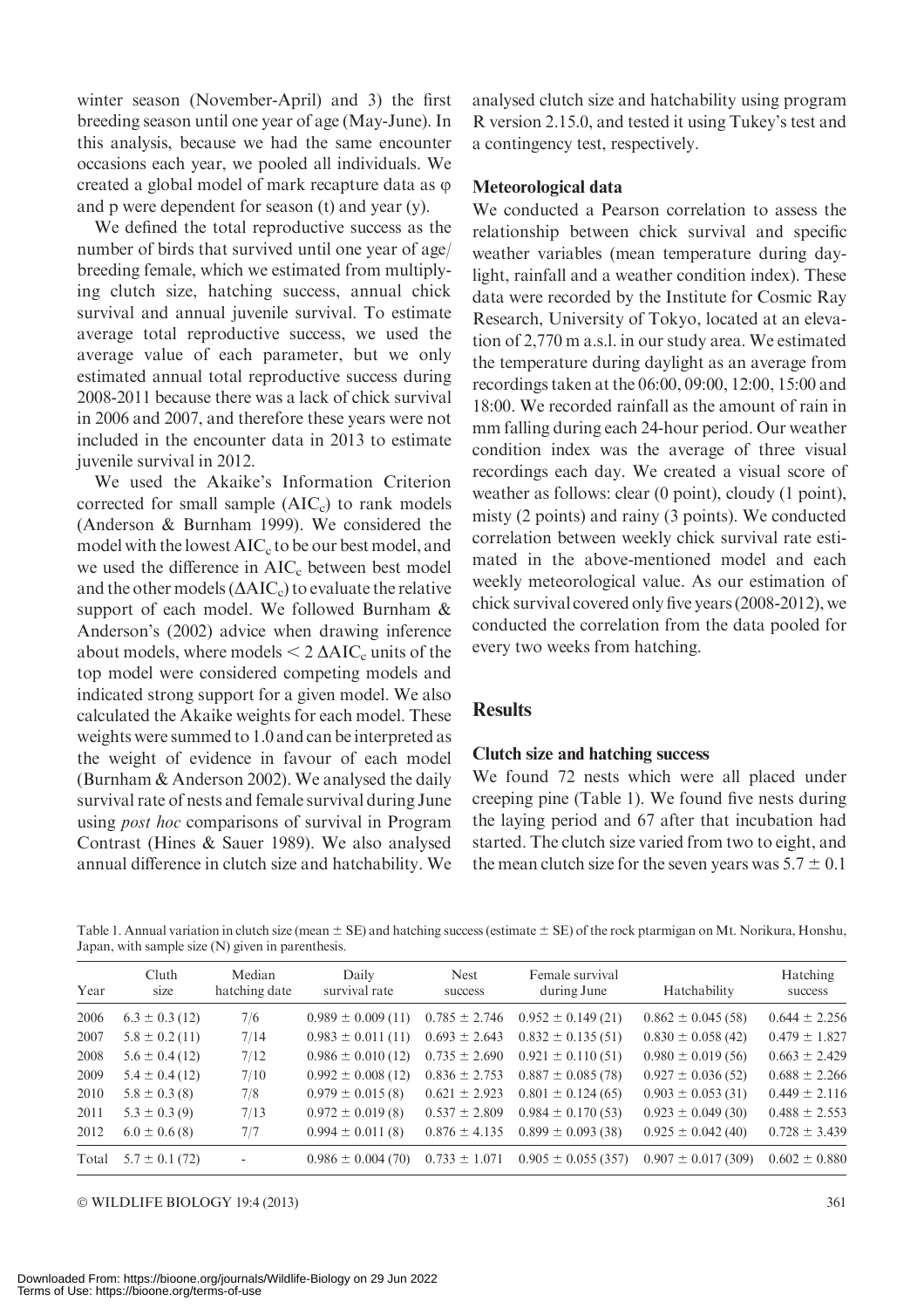Table 2. Model selection results for weekly survival, recapture probability, recovery probability and fidelity of rock ptarmigan chicks onMt. Norikura, Honshu, Japan. All candidate models in this study are shown in each year.

| Year | Model name                                                      | AIC <sub>c</sub> <sup>1</sup> | $\Delta AIC_c^2$ | Akaike<br>weight <sup>3</sup> |
|------|-----------------------------------------------------------------|-------------------------------|------------------|-------------------------------|
| 2008 | $S_{time}$ , $p_{\text{.},r_{time}}$ , $f_{fixed}$ <sup>4</sup> | 806.375                       | 0.000            | 0.914                         |
|      | $S_{time}$ , $p_{\cdot}$ , $r_{\cdot}$ , $f_{fixed}$            | 812.417                       | 6.042            | 0.045                         |
|      | $S., p., r., f_{fixed}$                                         | 819.056                       | 12.681           | 0.000                         |
| 2009 | $S_{time}, p_{time}, r_{time}, f_{fixed}$                       | 823.634                       | 0.000            | 0.686                         |
|      | $S_{time}, p_{time}, r, f_{fixed}$                              | 825.219                       | 1.584            | 0.311                         |
|      | $S., p., r., f_{fixed}$                                         | 846.138                       | 22.504           | 0.000                         |
| 2010 | $S_{time}$ , $p_{\cdot}$ , $r_{time}$ , $f_{fixed}$             | 368.731                       | 0.000            | 0.995                         |
|      | $S_{time}, p_{time}, r_{time}, f_{fixed}$                       | 379.416                       | 10.684           | 0.005                         |
|      | $S., p., r., f_{fixed}$                                         | 401.818                       | 33.087           | 0.000                         |
| 2011 | $S_{time}$ , $p_{\cdot}, r_{time}$ , $f_{fixed}$                | 1209.815                      | 0.000            | 0.815                         |
|      | $S_{time}, p_{time}, r_{time}, f_{fixed}$                       | 1212.818                      | 3.003            | 0.182                         |
|      | $S_{.,p.,r.,f_{fixed}}$                                         | 1259.511                      | 49.696           | 0.000                         |
| 2012 | $S_{time}$ , $p$ ., $r_{time}$ , $f_{fixed}$                    | 563.550                       | 0.000            | 0.700                         |
|      | $S_{time}, p_{time}, r_{time}, f_{fixed}$                       | 565.247                       | 1.698            | 0.299                         |
|      | $S_{.,p.,r.,f_{fixed}}$                                         | 643.976                       | 80.426           | 0.000                         |

<sup>1</sup> AIC<sub>c</sub> = Akaike Information Criterion corrected for small sample

size.<br> ${}^{2}\Delta AIC_{c}$  = difference between AIC<sub>c</sub> of best model and this model.

<sup>3</sup> Akaike weight = the weight of evidence in favour of each model.  $\frac{4 \text{ Subscripts} }{2 \text{ Subscripts} }$  of exameterisation of S (survival rate), p (recapture probability), r (recovery probability), f (fidelity, fixed equal to 1), 'time' = varied for week,  $\cdot$  = same value throughout brooding season.

 $(\pm S$ E). There was no difference in clutch sizes among years (Tukey's test:  $F_{1,65}$ ,  $P = 0.326$ ).

We checked 70 of 72 nests to estimate hatching success. The median hatching date varied each year by only about one week (see Table 1). Prior to hatching, 15 nests were lost to predation; seven were taken by red fox and three by ermine.We were unable to determine the predator of five nests.

The average daily survival rate of nests was 0.986  $\pm$  0.004 (0  $\pm$  SE) and varied from 0.972  $\pm$  0.019 to  $0.994 \pm 0.011$  (see Table 1). There was no difference in daily survival rates among years ( $\chi^2 = 1.87$ , P = 0.93). The average nest success was  $0.733 \pm 1.071$ and varied from  $0.537 \pm 2.81$  to  $0.876 \pm 4.14$  (see Table 1).

The average hatchability of eggs was  $0.907 \pm$ 0.017 and varied from  $0.830 \pm 0.058$  to  $0.980 \pm 0.019$ (see Table 1). There was no difference in hatchability among years ( $\chi^2$  = 10.23, P = 0.11). All unhatched eggs remained in the nests after hatching and none disappeared.

The average adult female survival during June was  $0.905 \pm 0.055$  and varied from  $0.801 \pm 0.12$  to  $0.984 \pm 0.17$  (see Table 1). There was no difference in female survival during June among years ( $\gamma^2$  = 1.25,  $P = 0.97$ ). Hatching success (nest success x hatchability x female survival during June) averaged  $0.602 \pm 0.880$  and varied from  $0.449 \pm 2.116$  to  $0.728 \pm 3.439$  (see Table 1).

#### Chick and juvenile survival

We marked 745 grouse during 2001-2011 (257 chicks, 139 juveniles and 349 adults). We estimated survival of 131 chicks with 25 females, 135 with 42, 79 with 23, 168 with 40 and 111 with 21 during 2008-2012, respectively. The best models for chick survival in 2008, 2010, 2011 and 2012 indicated that weekly chick survival (S) and recovery probability (r) were dependent for week, and the reencounter probability (p) was constant (Table 2). On the other hand, the best model with all parameters being dependent for week was selected in 2009. There was a competing model in 2009 and 2012, but the Akaike weight of the best model was more than twice that of the next-best model. We estimated a constant reencounter probability (p)= $0.515$  in 2008, 0.529 in 2010, 0.320 in 2011 and 0.448 in 2012, and an average reencounter probability  $(\hat{p})$  of 0.403 in 2009. The average recovery probability (rˆ) was 0.259 in 2008, 0.183 in 2009, 0.191 in 2010, 0.305 in 2011 and 0.170 in 2012.

We estimated the average annual chick survival  $(0.278 \pm 0.097)$  from all top models in Table 2. The chick survival dropped to  $< 0.5$  during the first four weeks of the brooding season except in 2008 (Fig. 1).



Figure 1. Annual variation in survival of Japanese rock ptarmigan from hatching to next breeding season on Mt. Norikura, Honshu, Japan. The 95% CI for each value was not included to avoid confusion in the figure (see Fig. 2 and Table 4 for CIs).

WILDLIFE BIOLOGY 19:4 (2013)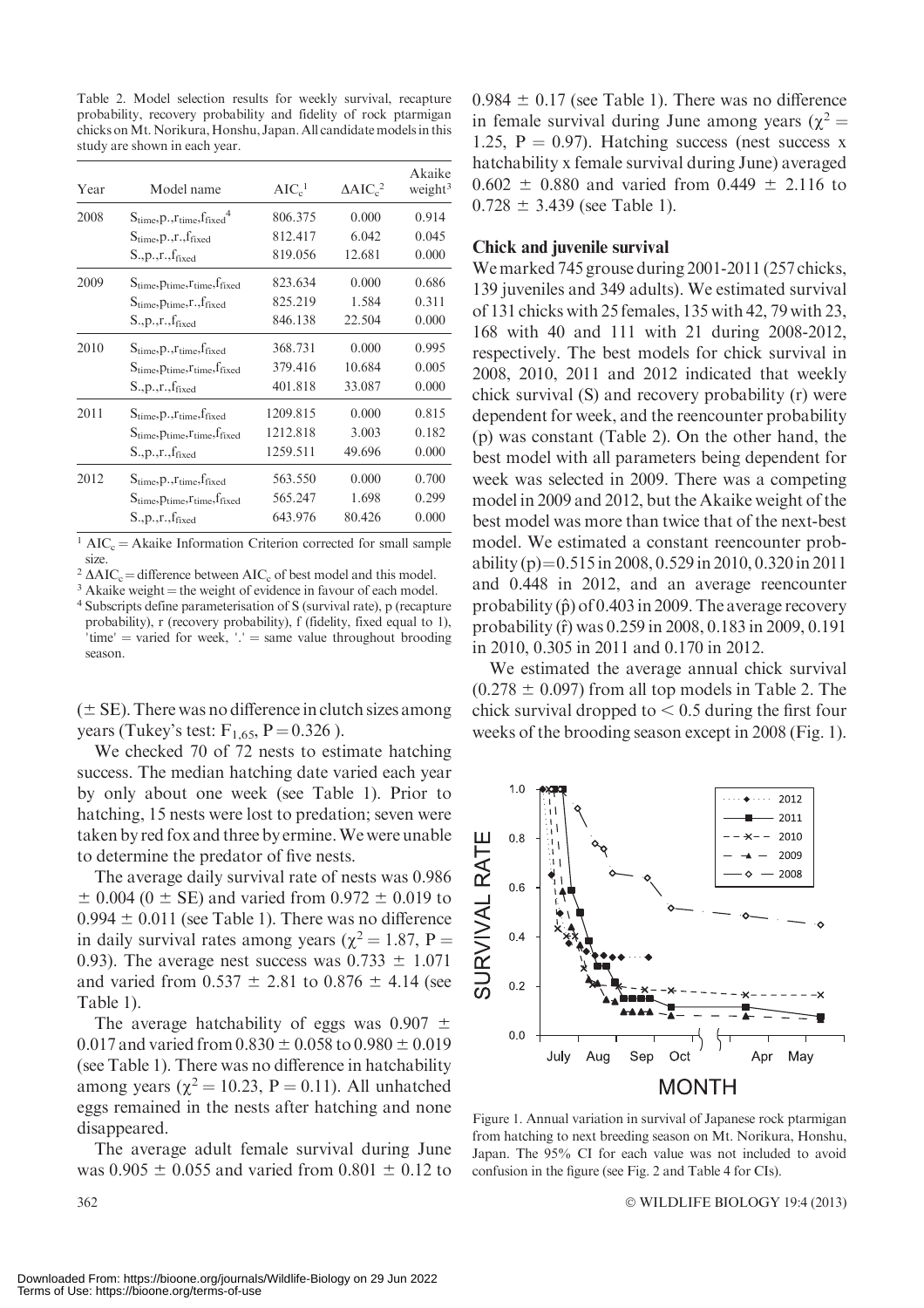Table 3. Model selection results for apparent survival  $(0)$  and recapture probability (p) of juvenile of rock ptarmigan on Mt. Norikura, Honshu, Japan.

| Model name                                       | AIC <sub>c</sub> <sup>1</sup> | $\Delta AIC_c^2$ | Akaike weight $3$ |
|--------------------------------------------------|-------------------------------|------------------|-------------------|
| $\varphi$ <sub>time,year</sub> , p. <sup>4</sup> | 1204.616                      | 0.000            | 0.883             |
| $\varphi$ time, year, $\varphi$ time, year       | 1209.009                      | 4.393            | 0.098             |
| $\varphi$ <sub>time</sub> , $p$ <sub>time</sub>  | 1213.000                      | 8.384            | 0.004             |
| $\varphi$ ., $p$ .                               | 1230.495                      | 25.879           | 0.000             |
|                                                  |                               |                  |                   |

 $1 \text{ AIC}_c = \text{Akaike Information Criterion corrected for small sample}$ size.<br> $2 \text{ AAC}_c =$  difference between AIC<sub>c</sub> of best model and this model.

<sup>3</sup> Akaike weight = the weight of evidence in favour of each model. 4 Subscripts defined parameterisation of  $\varphi$  and p: 'year' = varied among years, 'time' = varied for season.

After the fifth week, the chick loss was relatively low compared to the first four weeks. Annual chick survival probability in 2009, 2010 and 2011 was  $< 0.2$ and was lowest in 2009 (0.096  $\pm$  0.051; see Fig. 1). On the other hand, the annual survival in 2008 was the highest  $(0.639 \pm 0.084$ ; see Fig. 1).

The best model for juvenile survival indicated that survival varied by season and year, and the reencounter probability was constant (Table 3). There were no competing models. Reencounter probability (p) was 0.517 for all years and seasons.

Juvenile survival was relatively high compared to chick survival (see Fig. 1 and Table 4), and survival was particularly high during the winter season (see Table 4). The average survival during October was  $0.829 \pm 0.058$ , but varied from  $0.591 \pm 0.124$  to  $1.000 \pm 0.000$ . On the other hand, the average survival from November through the next April (winter season) was  $0.952 \pm 0.010$  and was  $> 0.902$  $\pm$  0.015 in each year. The monthly survival during winter was  $> 0.983 \pm 0.004$  in all years. The survival during May through June (0.779  $\pm$  0.050) was less than during the winter season. The average annual juvenile survival (survival during October-June) was

 $0.614 \pm 0.058$  but varied from  $0.449 \pm 0.114$  to  $0.890$  $\pm$  0.140.

#### Total reproductive success

The estimated average total reproductive success of Japanese rock ptarmigan was  $0.586 \pm 0.883$  birds/ breeding female (average clutch size x average hatching success x average annual chick survival x average annual juvenile survival; i.e.  $5.7 \times 0.602 \times$  $0.278 \times 0.614$ ). The annual total reproductive success was  $1.519 \pm 6.29$  birds/breeding female in 2008,  $0.243 \pm 0.812$  in 2009,  $0.430 \pm 2.035$  in 2010 and  $0.203 \pm 1.070$  in 2011.

#### Relationship between chick survival and weather

Chick survival was correlated with weather conditions during the initial first two weeks of the brooding season (Fig. 2 and Table 5). In particular, chick survival was negatively correlated with rainfall. In addition, variation  $(\pm SD)$  in survival was negatively correlated with rainfall during the first two weeks of the brooding season ( $r = -0.846$ ,  $P = 0.001$ ). For example, the survival during the first week in 2010 was the lowest  $(0.434 \pm 0.111)$  when the weekly rainfall was the greatest (421.2 mm) and had the largest variation ( $\pm$  86.3) among five years (see Fig. 2). On the other hand, in 2008 and 2011 there was little rainfall (38.0 mm in 2008 and 3.8 mm in 2011) and low variation ( $\pm$  7.3 in 2008 and  $\pm$  0.9 in 2011) with good weather conditions during the first week, and the high survival was correlated with these conditions (1.000  $\pm$  0.000). During the second week of 2011, there was a large rainfall event (of 256.0 mm) and the survival dropped to  $0.590 \pm 0.055$ . However, after the third week, the variation in chick survival did not seem to be correlated with weather condition such as in the 11th week in 2011 when there was a high survival and also a large amount of rain fell

Table 4. Annual variation of juvenile survival with sample size (N), apparent survival (Φ) and standard error apparent survival (SE) shown of Japanese rock ptarmigan on Mt. Norikura, Honshu, Japan.

| Year  | October |       |           | November-April  |     |       | May-June  |                 |     |       |           |                 |
|-------|---------|-------|-----------|-----------------|-----|-------|-----------|-----------------|-----|-------|-----------|-----------------|
|       | N       | Φ     | <b>SE</b> | 95% CI          | N   | Φ     | <b>SE</b> | 95% CI          | N   | Φ     | <b>SE</b> | 95% CI          |
| 2006  | 14      | .000  | 0.000     | 1.000-1.000     | 46  | 0.904 | 0.025     | 0.844-0.943     | 53  | 0.912 | 0.136     | 0.272-0.997     |
| 2007  | 21      | 0.591 | 0.124     | 0.346-0.799     | 30  | 1.000 | 0.000     | 1.000-1.000     | 39  | 0.760 | 0.111     | 0.421-0.932     |
| 2008  | 38      | 0.810 | 0.098     | 0.549-0.938     | 82  | 0.939 | 0.016     | 0.899-0.965     | 101 | 0.924 | 0.097     | 0.445-0.995     |
| 2009  | 19      | 0.838 | 0.111     | $0.509 - 0.963$ | 32  | 0.975 | 0.023     | $0.664 - 1.000$ | 41  | 0.827 | 0.137     | $0.420 - 0.969$ |
| 2010  | 14      | 0.987 | 0.154     | $0.000 - 1.000$ | 26  | 0.902 | 0.015     | 0.818-0.949     | 32  | 1.000 | 0.000     | 1.000-1.000     |
| 2011  | $\pm$   | 0.786 | 0.164     | 0.349-0.962     | 21  | .000  | 0.000     | 1.000-1.000     | 27  | 0.667 | 0.118     | 0.363-0.876     |
| Total | 117     | 0.829 | 0.058     | $0.682 - 0.916$ | 237 | 0.952 | 0.010     | 0.927-0.969     | 293 | 0.779 | 0.050     | $0.662 - 0.859$ |

© WILDLIFE BIOLOGY 19:4 (2013) 363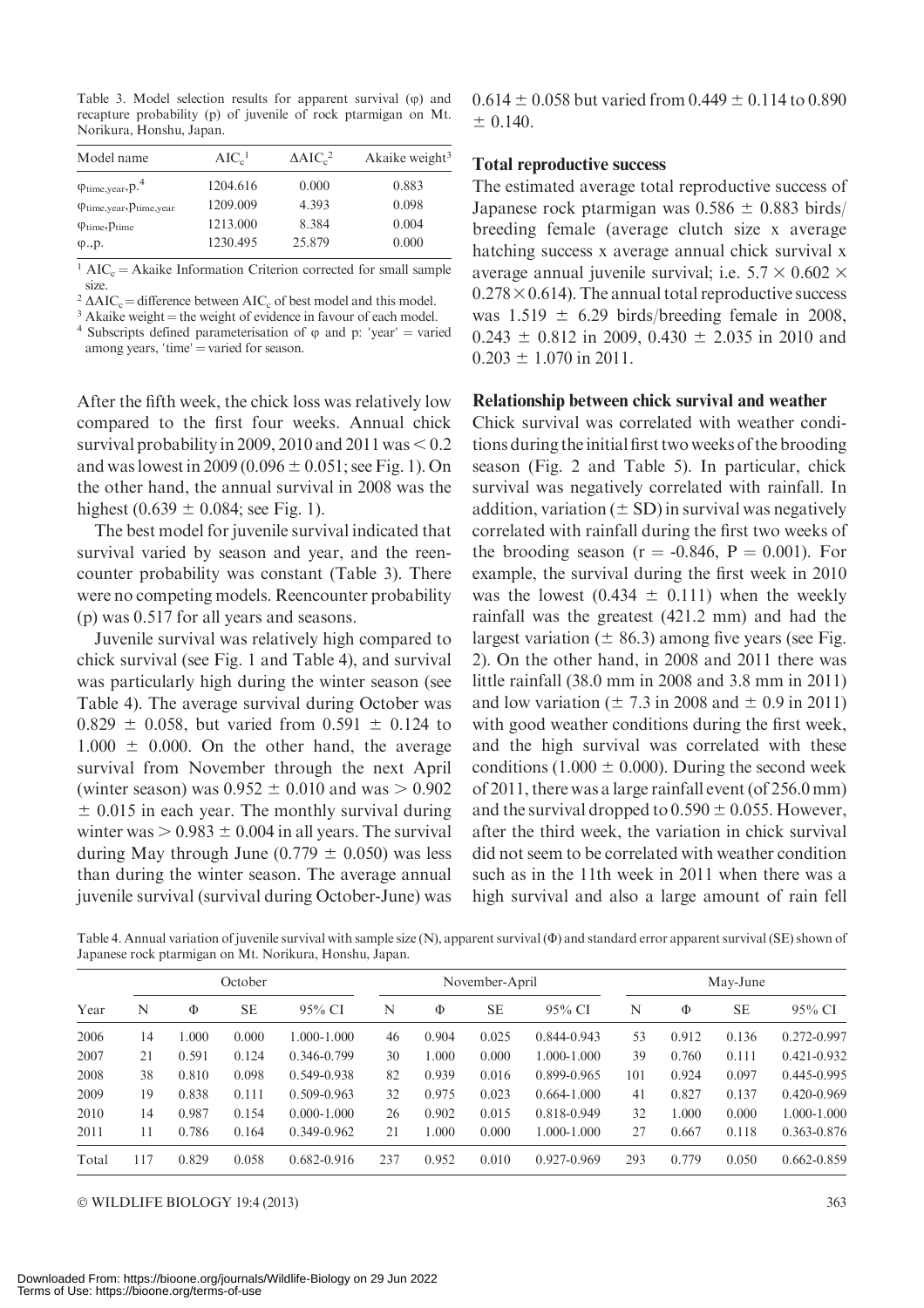

Figure 2. Relationship between weekly chick survival rate ( $\bullet$ ) and daily rainfall ( $\Diamond$ ) during 2008-2012 on Mt. Norikura, Honshu, Japan. Error bars show 95% CI.

 $(412.2 \text{ mm}$  and  $\pm 105.9$ ) due to a typhoon passing the area.

#### **Discussion**

The average clutch size of Japanese rock ptarmigan (5.7 eggs; see Table 1) was among the lowest reported clutch sizes for this species; i.e. 5.9 eggs in the Pyrenees (Novoa et al. 2011), 6.5 eggs in the French Alps (Novoa et al. 2011), 6.8 eggs in the Italian Alps (Scherini et al. 2003), 8.3 eggs on Attu Island, Alaska (Kaler et al. 2010), 8.7 eggs in Windy Lake, Canada (Cotter 1999), 10.9 eggs in Iceland (Magnússon 2005) and 7.5 eggs in Svalbard (Unander & Steen 1985). With the exception of the Svalbard population, variation in clutch size of rock ptarmigan may be related to a latitudinal gradient.

In our study, clutch size was not different among years, which was different from the results of other studies in which clutch size was related to the timing of snowmelt and condition of females (Unander & Steen 1985, Watson et al 1998). To assess this relationship in Japanese rock ptarmigan, further sampling and a long-term study should focus on the relationship between environmental conditions (such as timing of snowmelt) and clutch size.

Our average nest success  $(0.733 \pm 1.071)$ ; see Table 1) was similar to nest success reported previously for our population (Sawa et al. 2011) and for a nearby population at Mt. Tateyama located at a distance of 65 km from our study area (0.75; Toyama Rock Ptarmigan Research Group 2002). However, nest

Table 5.Weekly variation of weather data and correlations with chick survival of Japanese Rock Ptarmigan onMt. Norikura, Honshu, Japan. The average weekly values for rain, weather index and temperature during each period are shown with  $\pm$  SD; \* P < 0.05, \*\* P < 0.01

|                   |                   | Weather condition          | Correlation between weekly survival |            |               |             |  |
|-------------------|-------------------|----------------------------|-------------------------------------|------------|---------------|-------------|--|
| Weeks after hatch | Rain (in mm)      | Weather index $(0\sim 63)$ | Temperature $(^{\circ}C)$           | Rain       | Weather index | Temperature |  |
| $1 - 2$           | $195.2 \pm 136.9$ | $33.3 \pm 9.9$             | $11.3 \pm 1.6$                      | $-0.855**$ | $-0.691*$     | $0.669*$    |  |
| $3 - 4$           | $107.4 \pm 89.7$  | $30.8 \pm 12.7$            | $12.2 \pm 0.9$                      | $-0.351$   | $-0.432$      | 0.334       |  |
| $5-6$             | $73.8 \pm 79.9$   | $23.2 \pm 11.0$            | $12.6 \pm 1.0$                      | 0.366      | 0.294         | $-0.161$    |  |
| $7 - 11$          | $93.1 \pm 92.1$   | $26.2 \pm 10.8$            | $10.6 \pm 2.3$                      | $-0.151$   | $-0.435$      | $-0.112$    |  |

WILDLIFE BIOLOGY 19:4 (2013)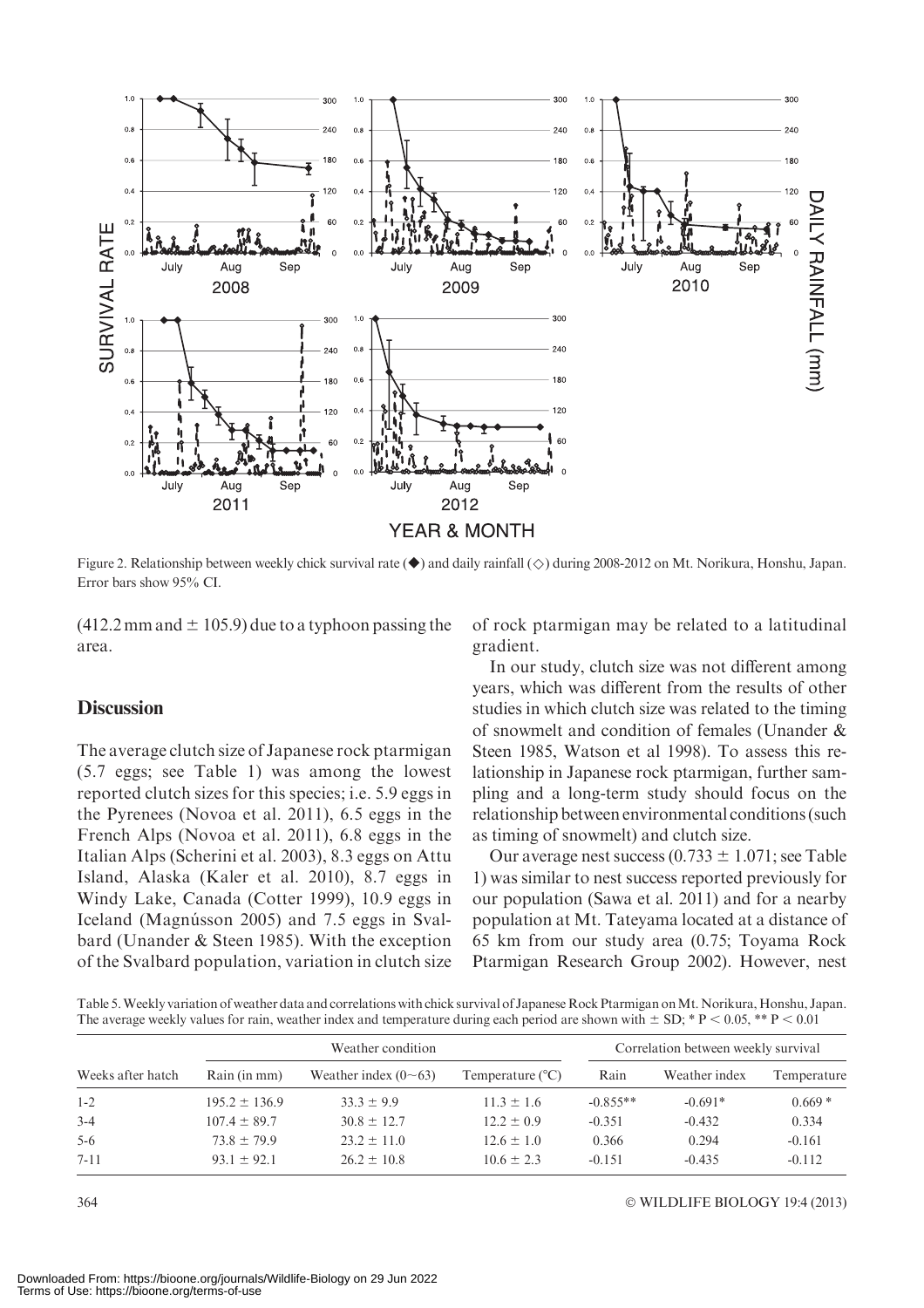success of our study population was generally higher than other rock ptarmigan populations (i.e. 0.68 in the Pyrenees (Novoa et al. 2011) and 0.40 in the French Alps (Novoa et al. 2011), 0.50 in the Italian Alps (Scherini et al. 2003), 0.50 on Attu Island (Kaler et al. 2010), 0.55 for first clutch in Canada (Cotter 1999), 0.57 and 0.84 for first clutch in two populations on Iceland (Aðalsteinn 2012) and 0.44-0.48 on Svalbard (Unander & Steen 1985)).

Most nests failed because of predation caused by terrestrial mammals like red fox, marten and ermine. Mesocarnivores were also the main cause of nest loss on Svalbard (Unander & Steen 1985), in the French Alps, the Pyrenees (Novoa et al. 2011) and in the Italian Alps (Scherini et al. 2003). However, daily survival rate of nests, hatchability and female survival during June were relatively stable among years, which suggested that nest predation had relativelylittle influence on total reproductive success of our study population. All the nests we found were placed under creeping pine. Sawa et al. (2011) suggested that the reason of high nest success of Japanese rock ptarmigan was related to the dense nesting cover provided by creeping pine.

Chick survival was strongly correlated with variation in weather conditions, particularly rainfall, during the first two weeks of the brooding season. Other studies have suggested similar negative effects of weather on chick survival in ptarmigan (Garðarsson 1988, Scherini et al. 2003, Novoa et al. 2008, Kaler et al. 2010), but we showed that the negative effect of weather occurred during the first two weeks of the brooding season (see Fig. 2 and Table 5). Harsh weather can directly decrease chick vitality because of their inability to thermoregulate efficiently. Tetraonoid chicks must be brooded periodically by females during the first few days after hatching, particularly on rainy days (Theberge & West 1973, Erikstad & Spidsö 1982). Chicks of Japanese rock ptarmigan were brooded for over half of the day during the first week post hatching, even on days with no inclement weather (Omachi Alpine Museum 1992). Brooding time gradually decreased as chicks grew up, and was little seen after a month post hatching (Omachi Alpine Museum 1992). This latter observation supported our results in that there was little correlation between survival and weather after the third week post hatching.

Our population appeared to have lower chick survival than other populations of rock ptarmigan at the same stage. For example, in a Canadian population, survival to three weeks of age was 0.75 (Cotter

© WILDLIFE BIOLOGY 19:4 (2013) 365

1999) vs our survival of 0.58, and at five or six weeks of age, it was 0.85 in Svalbard (our calculation from Unander & Steen 1985), 0.74 in Iceland (our calculation from Magnússon 2005) and 0.54 in the Italian Alps (our calculation from Scherini et al. 2003) vs our survival of 0.46.

Novoa et al. (2008) suggested that their study populations, which inhabited a southern mountain range in Europe, had higher rainfall and more unpredictable weather in the post-hatching period than did the arctic populations. The average total rainfall the month post hatching on Mt. Norikura was higher and more variable (650  $\pm$  281 mm) than Novoa et al.'s (2008) population in the Pyrenees (66.5  $\pm$  38.2 mm). These results suggested that Japanese populations may have been populations more susceptible to variation in weather conditions.

#### Management implications

Our results suggested that management activities which result in increased survivorship of chicks are important to Japanese rock ptarmigan viability, because the highest mortality and the greatest variation in chick survival occur during four weeks post hatching. We showed that inclement and unpredictable weather likely affected chick mortality, but predation was also a factor that influenced chick mortality (H. Nakamura & A. Kobayashi, unpubl. data). Thus, we recommend management activities which result in protection of chicks from increment weather and predators to increase chick survival such as protecting broods in cages placed within their habitat during the first four weeks of the brooding season. If a few broods can be protected until chick independence using this method, it may reduce or stop the local population decrease.

Acknowledgements - students of the Faculty of Education, Shinshu University and Mr. Yusuke Sawa helped us collecting the field data. The owners of Kuraigahara Lodge and Katano-koya Lodge helped us with accommodation during the investigations on Mt. Norikura. We also thank the Institute for Cosmic Ray Research University of Tokyo for providing meteorological data. The member of the Departmental Biology of Geographical Laboratory, Touho University, greatly encouraged the initiation of our study and provided comments to improve our manuscript. Professor R.J. Gutiérrez greatly helped us with our manuscript. We are extremely grateful to all of the above-mentioned for their time and assistance. Our study was supported by Ministry of Environment and Nature Conservation Fund.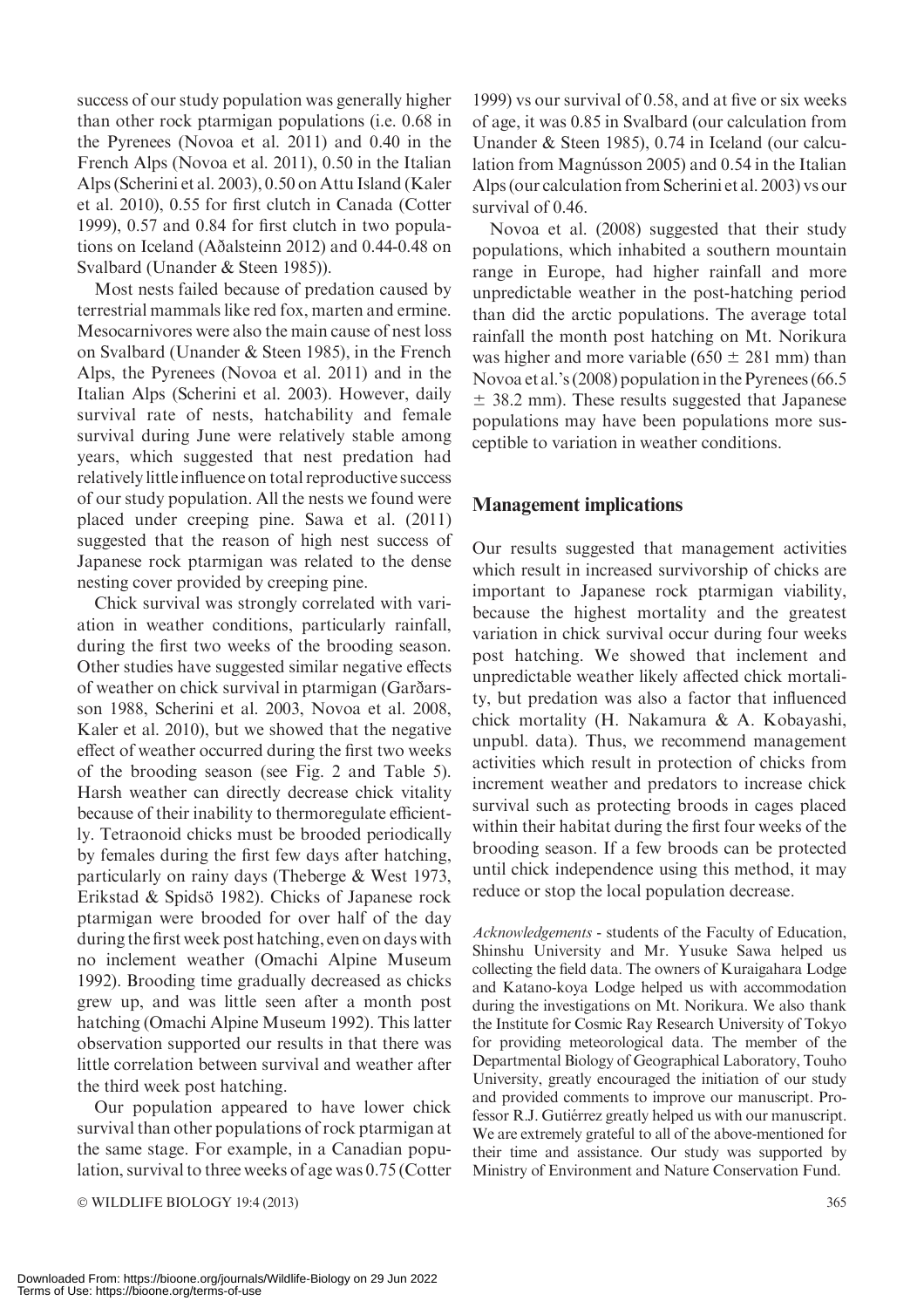### References

- Anderson, D.R. & Burnham, K.P. 1999: General strategies for the analysis of ringing data. - Bird study 46(Supplement): 261-270.
- Aðalsteinn, Ö.S. 2012: Reproductive success and survival of hen Rock Ptarmigan (Lagopus muta) during summer. -M.Sc. thesis, University of Iceland, Reykjavik, Iceland, 42 pp.
- Burnham, K.P. 1993: A theory for combined analysis of ring recovery and recapture data. - In: Lebreton, J.D. & North, P. (Eds.); Marked individuals in bird population studies. Birkhauser Verlag, Basel, Switzerland, pp. 199-213.
- Burnham, K.P. & Anderson, D.R. 2002: Model Selection and Multimodel inference. A practical information - Theoretic Approach. - Springer Verlag, New York, New York, USA, pp. 374-380.
- Cotter, R.C. 1999: The reproductive biology of Rock Ptarmigan (Lagopus mutus) in the Central Canadian Arctic. - Arctic 52: 23-32.
- Erikstad, K.E. & Spidsö, T.K. 1982: The influence of weather on food intake, insect prey selection and feeding behaviour in Willow Grouse chicks in northern Norway. - Ornis Scandinavica 13: 176-182.
- Garðarsson, A. 1988: Cyclic population changes and some related events in Rock Ptarmigan in Iceland. - In: Bergerud, A.T & Gratson, M.W. (Eds.); Adaptive strategies and population ecology of northern grouse. Vol.1. Population studies, University of Minnesota Press, Minneapolis, Minnesota, USA, pp. 300-329.
- Haneda, K., Nakamura, H., Koiwai, A., Iizawa, T. & Tajima, K. 1985: Distribution and density of the rock ptarmigan Lagopus mutus in the Southern Japan Alps. - Tori 34: 33-48. (In Japanese with an English summary).
- Hines, J.E. & Sauer, J.R. 1989: Program CONTRAST a general program for the analysis of several survival or recovery rate estimate. - Fish and Wildlife Service Report 24, Fish and Wildlife Service, Washington, DC, USA, 7 pp.
- Johnsgard, P.A. 1983: The grouse of the world. Croom Helm, London, England, UK, 413 pp.
- Kaler, R.S.A., Ebbert, S.E., Braun, C.E. & Sandercock, B.K. 2010: Demography of a reintroduced population of Everrmann's Rock Ptarmigan in the Aleutian islands. - Wilson Journal of Ornithology 122: 1-14.
- Kobayashi, A. & Nakamura, H. 2011: Seasonal change of food items of the Japanese Rock Ptarmigan. - Japanese Journal of Ornithology 60: 200-215. (In Japanese with an English summary).
- Magnússon, K.G. 2005: Population cycles in Rock Ptarmigan in Iceland. - Timarit un raunvisindi og stærðfræði 3: 5- 20. (In Icelandic with an English summary).
- Martin, K. & Wiebe, L.K. 2004: Coping mechanisms of alpine and arctic breeding birds: extreme weather condi-

tion and limitations to reproductive resilience. - Integrative and Comparative Biology 44: 177-185.

- Miyawaki, A., Ohda, T. & Okuda, S. 1969: Pflanzensoziologische Studien über die alpinen und subalpinen Stufe des Norikura-dake Mitteljapin. - Science Report of Nature Conservation Society of Japan 36: 51-128. (In Japanese with a German summary).
- Nakamura, H. 2006: What Japanese Rock Ptarmigan tells us. - Yama to Keikoku press, Tokyo, Tokyo, Japan, pp. 64-65. (In Japanese).
- Nakamura, H. 2007: Monograph Japanese Rock Ptarmigan Lagopus mutus japonicus. - Japanese Journal of Ornithology 56: 93-114. (In Japanese with an English summary).
- Nakamura, H. 2010: Why Japanese Rock Ptarmigan never fear humans. - Grouse News 40: 32-35.
- Nakamura, H., Kitahara, K. & Tokoro, Y. 2003: Distribution of territories and the number of rock ptarmigan Lagopus mutus japonicus on theMt. Hiuchi. - Report of the Institute of Nature Education in Shiga Heights, Shinshu University 40: 1-8. (In Japanese with an English summary).
- Novoa, C., Besnard, A., Brenot, J.F. & Ellison, L. 2008: Effect of weather on the reproductive rate of Rock Ptarmigan Lagopus muta in the eastern Pyrenees. - Ibis 150: 270-278.
- Novoa, C., Desmet, J.F., Brenot, J.F., Muffat-Joly, B., Arvin-Bérod, M., Resseguier, J. & Tran, B. 2011: Demographic traits of two alpine populations of rock ptarmigan. - In: Sandercock, B.K., Martin, K. & Segelbacher, G. (Eds.); Ecology, Conservation, and Management of Grouse. Studies in Avian Biology No. 39. University of California Press, Berkeley, California, USA, pp. 267-280.
- Omachi AlpineMuseum 1992: Rock Ptarmigan Life history and challenge to breeding. - Shinano Mainichi Press, Nagano, Japan, pp. 9-44. (In Japanese).
- Sandercock, B.K., Martin, K. & Hannon, S.J. 2005: Life history strategies in extreme environments: population models for arctic and alpine ptarmigan. - Ecology 86: 2176-2186.
- Sawa, Y., Takeuchi, Y. & Nakamura, H. 2011: Nest site selection and nesting biology of Rock Ptarmigan Lagopus muta japonicus in Japan. - Bird Study 58: 200-207.
- Scherini, G.C., Tosi, G. & Wauters, L.A. 2003: Social behavior reproductive biology and breeding success of alpine Rock Ptarmigan Lagopus mutus helveticus in northern Italy. - Ardea 91: 11-23.
- Storch, I. 2000: Status Survey and Conservation Action Plan 2000-2004 Grouse. - WPA/BirdLife/SSC Grouse Specialist Group. IUCN, Gland, Vaud, Switzerland and Cambridge, Cambridgeshire, UK and World Pheasant Association, Reading, Berkshire, UK, 112 pp.
- Theberge, J.B. & West, G.C. 1973: Significance of brooding to the energy demands of Alaskan Rock Ptarmigan chicks. - Arctic 26: 138-148.

WILDLIFE BIOLOGY 19:4 (2013)

 $366$